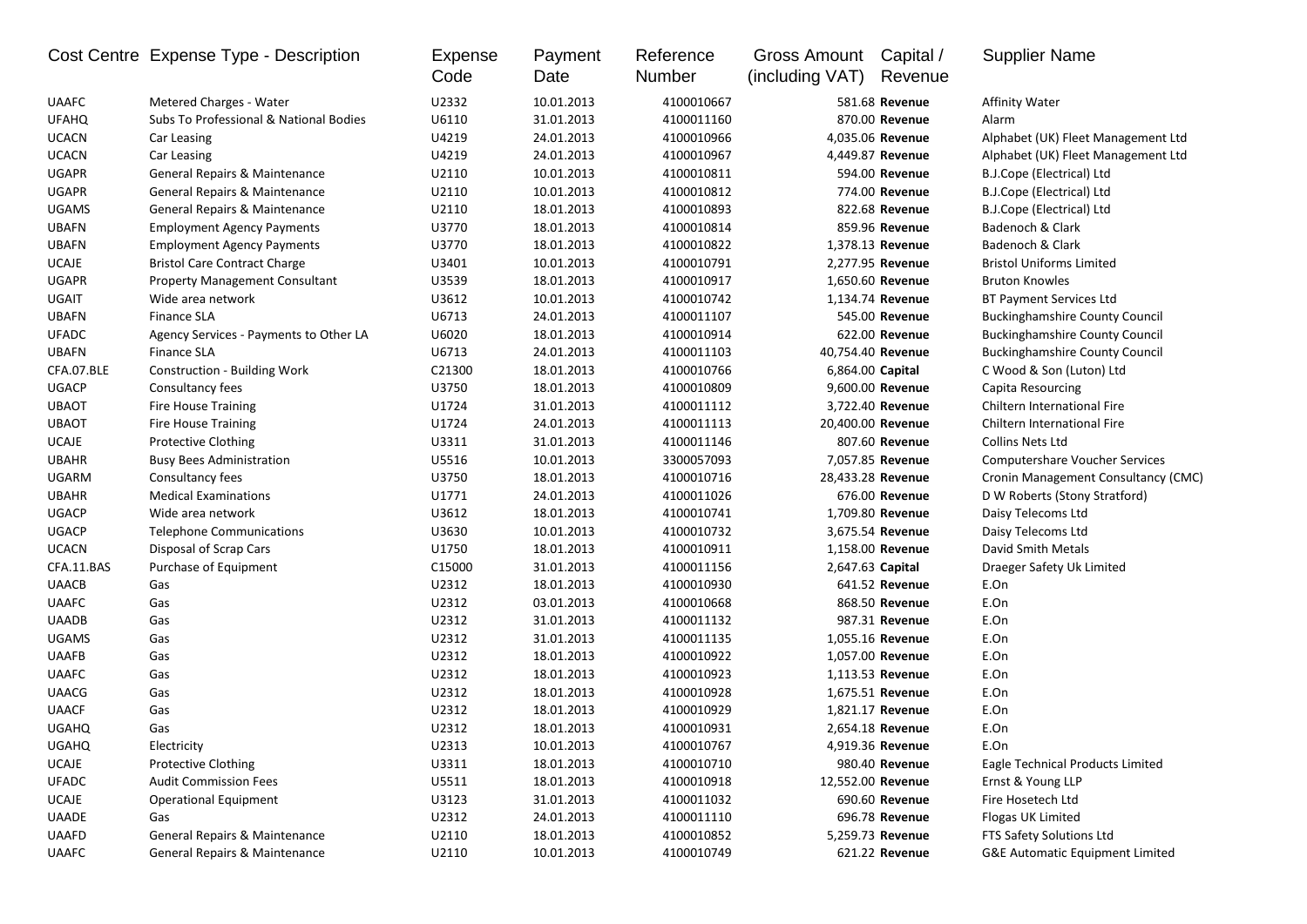|              | Cost Centre Expense Type - Description    | Expense | Payment    | Reference  | Gross Amount      | Capital /         | <b>Supplier Name</b>                     |
|--------------|-------------------------------------------|---------|------------|------------|-------------------|-------------------|------------------------------------------|
|              |                                           | Code    | Date       | Number     | (including VAT)   | Revenue           |                                          |
| UCAJE        | <b>Breathing Apparatus</b>                | U3124   | 10.01.2013 | 4100010750 | 10,512.00 Revenue |                   | Gardner Denver Limited                   |
| <b>UGAIT</b> | <b>Computer Hardware</b>                  | U3811   | 03.01.2013 | 4100010690 |                   | 849.60 Revenue    | <b>GGP Systems</b>                       |
| <b>UCACN</b> | <b>Courses And Conference Fees</b>        | U5230   | 24.01.2013 | 4100011040 |                   | 540.00 Revenue    | Government Knowledge Training Ltd        |
| UGATR        | Training First Aid                        | U1737   | 24.01.2013 | 4100011076 |                   | 1,140.00 Revenue  | Guardian First Aid Training Ltd          |
| <b>UGAPR</b> | <b>Fixtures and Fittings</b>              | U2420   | 18.01.2013 | 4100010862 |                   | 899.50 Revenue    | Harringay Discount Furniture             |
| <b>UBAFN</b> | <b>Employment Agency Payments</b>         | U3770   | 24.01.2013 | 4100011101 |                   | 655.20 Revenue    | <b>Hewitson Walker</b>                   |
| <b>UBAFN</b> | <b>Employment Agency Payments</b>         | U3770   | 24.01.2013 | 4100011099 |                   | 1,008.00 Revenue  | <b>Hewitson Walker</b>                   |
| <b>UBAFN</b> | <b>Employment Agency Payments</b>         | U3770   | 10.01.2013 | 4100010713 |                   | 1,065.60 Revenue  | <b>Hewitson Walker</b>                   |
| <b>UBAFN</b> | <b>Employment Agency Payments</b>         | U3770   | 18.01.2013 | 4100010869 |                   | 1,087.20 Revenue  | <b>Hewitson Walker</b>                   |
| <b>UBAFN</b> | <b>Employment Agency Payments</b>         | U3770   | 24.01.2013 | 4100011098 |                   | 1,101.60 Revenue  | <b>Hewitson Walker</b>                   |
| <b>UBAHR</b> | Consultancy fees                          | U3750   | 31.01.2013 | 4100011229 |                   | 4,800.00 Revenue  | <b>House Warburton Business Services</b> |
| <b>UAACB</b> | Uniforms                                  | U3310   | 10.01.2013 | 4100010694 |                   | 6,189.40 Revenue  | Hunter Apparel Solutions Ltd             |
| <b>UCAJC</b> | Subs To Professional & National Bodies    | U6110   | 31.01.2013 | 4100011149 |                   | 2,520.00 Revenue  | <b>IHS Technical Indexes Ltd</b>         |
| <b>UGAPR</b> | General Repairs & Maintenance             | U2110   | 18.01.2013 | 4100010720 |                   | 882.00 Revenue    | <b>Instant Doors</b>                     |
| <b>UAAFD</b> | General Repairs & Maintenance             | U2110   | 24.01.2013 | 4100011009 |                   | 2,796.00 Revenue  | <b>Instant Doors</b>                     |
| <b>UCACN</b> | <b>Operational Leased Vehicles</b>        | U4500   | 31.01.2013 | 4100011219 |                   | 23,866.48 Revenue | JCB Finance (Leasing) Ltd                |
| <b>UBAOT</b> | <b>Driver Training</b>                    | U1730   | 24.01.2013 | 4100011027 |                   | 778.80 Revenue    | JLD Driver Training Limited              |
| <b>UBAOT</b> | <b>Driver Training</b>                    | U1730   | 03.01.2013 | 4100010618 |                   | 974.40 Revenue    | JLD Driver Training Limited              |
| CFA.10.SAL   | Purchase of Equipment                     | C15000  | 10.01.2013 | 4100010714 | 9,986.76 Capital  |                   | Kidde Safety Europe Ltd                  |
| CFA.10.SAL   | Purchase of Equipment                     | C15000  | 18.01.2013 | 4100010723 | 10,022.40 Capital |                   | Kidde Safety Europe Ltd                  |
| <b>UGACP</b> | <b>Printing Stationery</b>                | U5110   | 31.01.2013 | 4100010848 |                   | 773.53 Revenue    | Konica Minolta                           |
| CFA.09.FIT   | Purchase of Computer Hardware             | C18000  | 03.01.2013 | 4100010601 |                   | 908.34 Capital    | Konica Minolta                           |
| <b>UGAHQ</b> | <b>Planned Preventative Maintenance</b>   | U2151   | 10.01.2013 | 4100010793 |                   | 781.20 Revenue    | Landmark Lifts Ltd                       |
| <b>UGAMC</b> | General Repairs & Maintenance             | U2110   | 24.01.2013 | 4100011080 |                   | 816.00 Revenue    | Lock And Key Centre                      |
| <b>UAAFC</b> | Rents, wayleaves & Hire of Premises       | U2510   | 24.01.2013 | 4100011093 |                   | 8,696.15 Revenue  | London & Quadrant Housing Trust          |
| <b>UBAHR</b> | <b>Occupational Health Nurse Sessions</b> | U1770   | 18.01.2013 | 4100010916 |                   | 5,508.10 Revenue  | M.K.Occupational Health Limited          |
| <b>UBAFN</b> | <b>Consultancy Fees</b>                   | U5513   | 31.01.2013 | 4100010874 |                   | 2,799.60 Revenue  | Merseyside Fire & Rescue Authority       |
| CFA.09.FIT   | Purchase of Computer Hardware             | C18000  | 18.01.2013 | 4100010706 | 2,411.76 Capital  |                   | Misco                                    |
| <b>UGAHQ</b> | <b>Planned Preventative Maintenance</b>   | U2151   | 10.01.2013 | 4100010696 |                   | 3,868.80 Revenue  | Oak Park Alarms Security Serv Ltd        |
| <b>UGACP</b> | Wide area network                         | U3612   | 03.01.2013 | 4100010689 |                   | 1,553.04 Revenue  | Opal (Talk Talk Business)                |
| <b>UGACP</b> | Wide area network                         | U3612   | 31.01.2013 | 4100011148 |                   | 1,553.04 Revenue  | Opal (Talk Talk Business)                |
| <b>UBAOT</b> | <b>Driver Training</b>                    | U1730   | 03.01.2013 | 4100010607 |                   | 823.74 Revenue    | <b>Oxfordshire County Council</b>        |
| <b>UFARB</b> | Contribution to RMB                       | U6021   | 31.01.2013 | 4100011155 |                   | 2,009.32 Revenue  | <b>Oxfordshire County Council</b>        |
| <b>UGAFF</b> | Diesel Oil - Gas Oil                      | U4320   | 03.01.2013 | 4100010681 |                   | 2,008.08 Revenue  | Pace Fuelcare Ltd                        |
| UGAFF        | Diesel Oil - Gas Oil                      | U4320   | 03.01.2013 | 4100010683 |                   | 2,008.08 Revenue  | Pace Fuelcare Ltd                        |
| <b>UGAFF</b> | Diesel Oil - Gas Oil                      | U4320   | 03.01.2013 | 4100010684 |                   | 2,008.08 Revenue  | Pace Fuelcare Ltd                        |
| UGAFF        | Diesel Oil - Gas Oil                      | U4320   | 03.01.2013 | 4100010685 |                   | 2,013.84 Revenue  | Pace Fuelcare Ltd                        |
| UGAFF        | Diesel Oil - Gas Oil                      | U4320   | 03.01.2013 | 4100010682 |                   | 2,543.57 Revenue  | Pace Fuelcare Ltd                        |
| UGAFF        | Diesel Oil - Gas Oil                      | U4320   | 03.01.2013 | 4100010678 |                   | 2,676.10 Revenue  | Pace Fuelcare Ltd                        |
| UGAFF        | Diesel Oil - Gas Oil                      | U4320   | 03.01.2013 | 4100010677 |                   | 2,677.44 Revenue  | Pace Fuelcare Ltd                        |
| UGAFF        | Diesel Oil - Gas Oil                      | U4320   | 03.01.2013 | 4100010679 |                   | 2,678.78 Revenue  | Pace Fuelcare Ltd                        |
| UGAFF        | Diesel Oil - Gas Oil                      | U4320   | 03.01.2013 | 4100010680 |                   | 3,346.80 Revenue  | Pace Fuelcare Ltd                        |
| UGAFF        | Diesel Oil - Gas Oil                      | U4320   | 03.01.2013 | 4100010686 | 10,115.10 Revenue |                   | Pace Fuelcare Ltd                        |